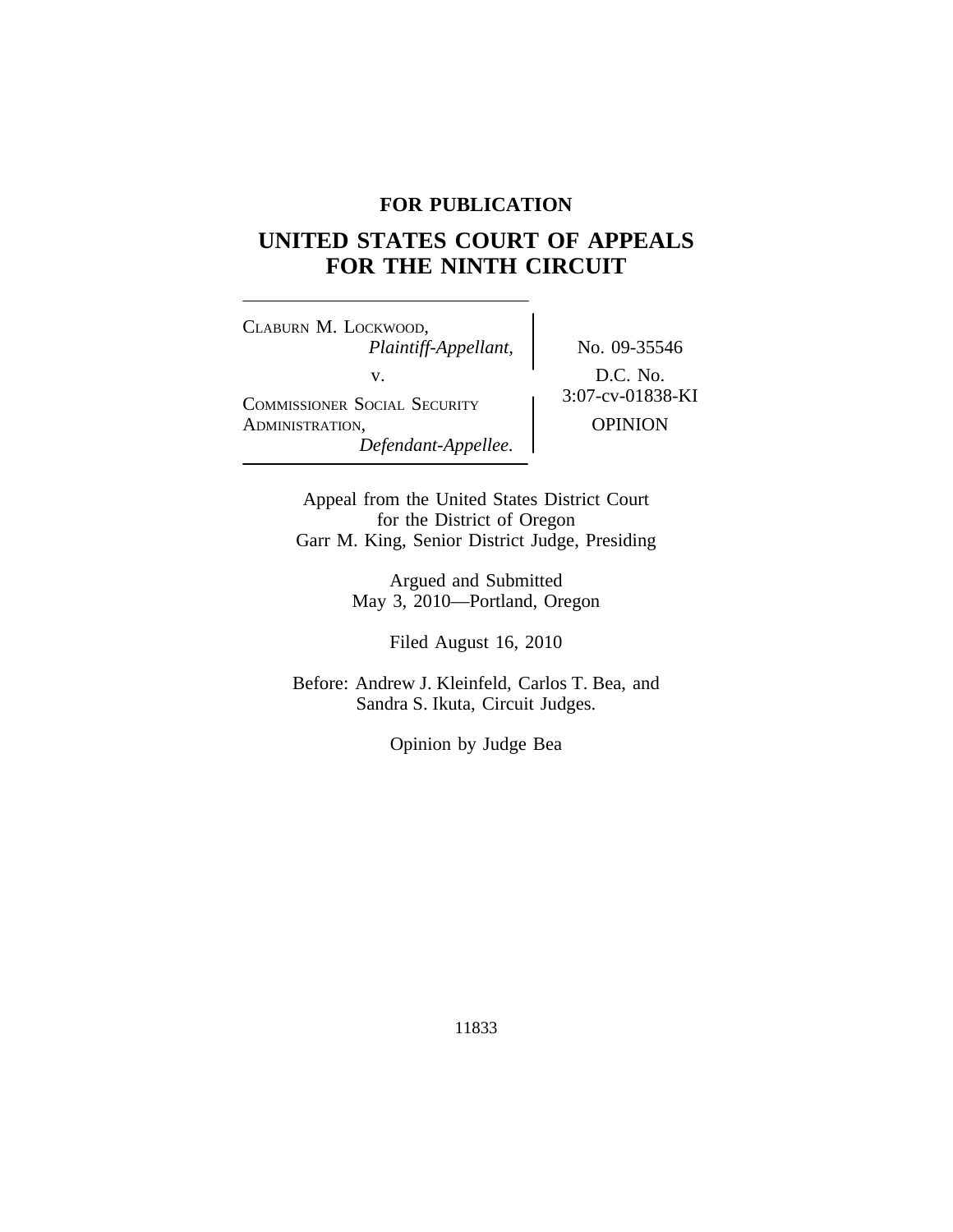# **COUNSEL**

Linda S. Ziskin (argued), Lake Oswego, Oregon, and Richard A. Sly, Portland, Oregon, for the plaintiff-appellant.

Kent S. Robinson, Acting United States Attorney, Adrian L. Brown, Assistant United States Attorney, David Morado, Regional Chief Counsel, and Stephanie R. Martz (argued), Assistant Regional Counsel, Social Security Administration, Seattle, Washington, for the defendant-appellee.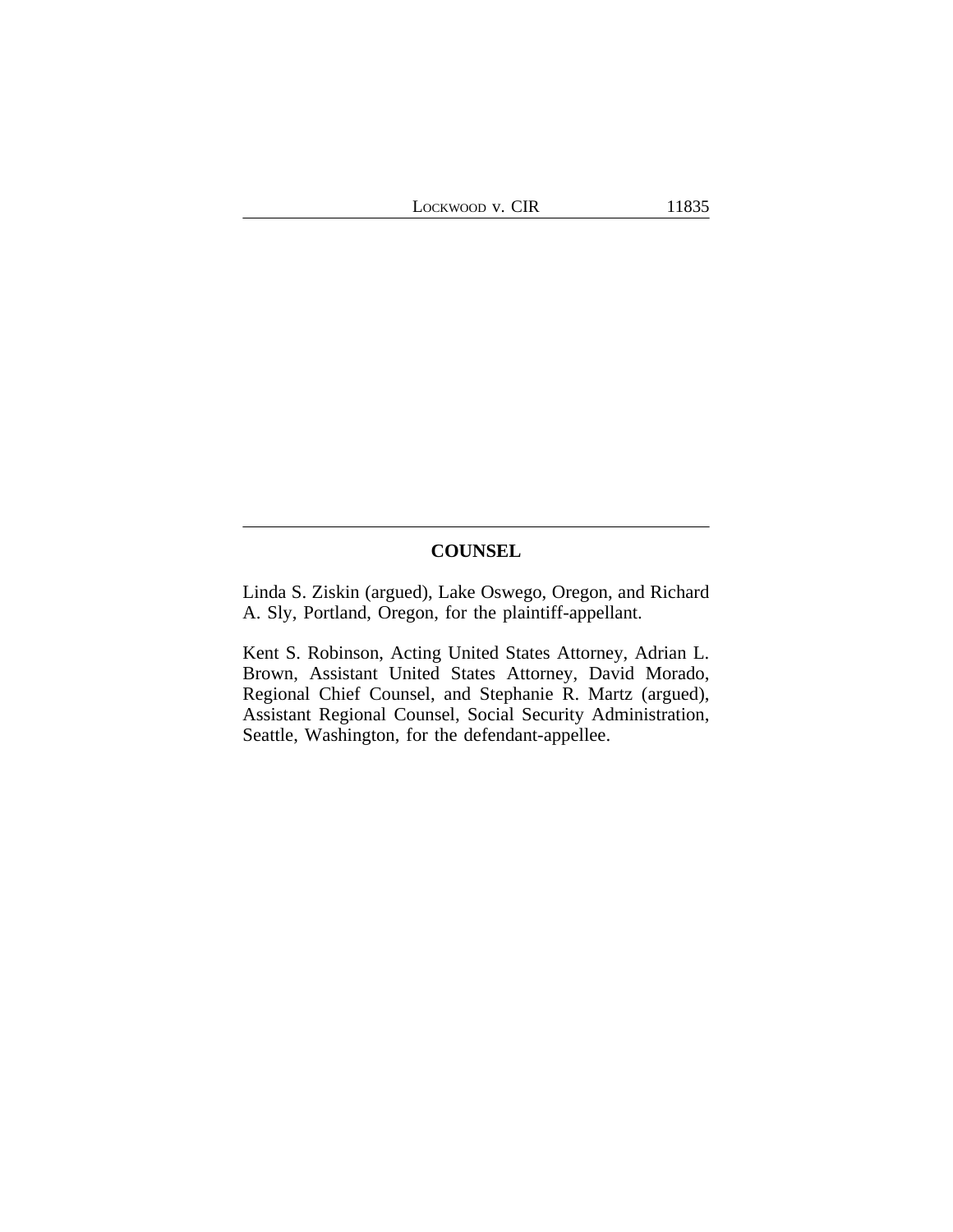#### **OPINION**

BEA, Circuit Judge:

The issue in this case is whether an administrative law judge ("ALJ") erred when she failed to explain in her written decision why she treated a social security disability benefits claimant as being a person closely approaching advanced age instead of treating the claimant as being a person of advanced age. We hold the ALJ did not err because she was required by regulation only to consider whether to use the older age category. The ALJ satisfied this requirement.

Social security regulations divide claimants into three age categories: younger persons (those persons under age 50), persons closely approaching advanced age (those persons age 50-54), and persons of advanced age (those persons age 55 or older). 20 C.F.R.  $\S$  404.1563(c)-(e). Where a claimant is within a few days or a few months of reaching an older age category (a "borderline situation"), an ALJ has discretion, but is not required, to use the older age category. *Id.* § 404.1563(b).

Here, Claburn Lockwood ("Lockwood") was one month and three days from turning 55 years old (and, thus, from becoming a person of advanced age) when the ALJ denied Lockwood's claim for social security disability benefits. The ALJ treated Lockwood as being a person closely approaching advanced age—instead of using the older age category—and concluded that Lockwood was not disabled. The ALJ did not explain in her decision why she did not treat Lockwood as being a person of advanced age. The district court affirmed the ALJ's decision.

Lockwood contends, and the Commissioner of Social Security does not dispute, that the ALJ would have been required to conclude that Lockwood was disabled if the ALJ had treated Lockwood as being a person of advanced age.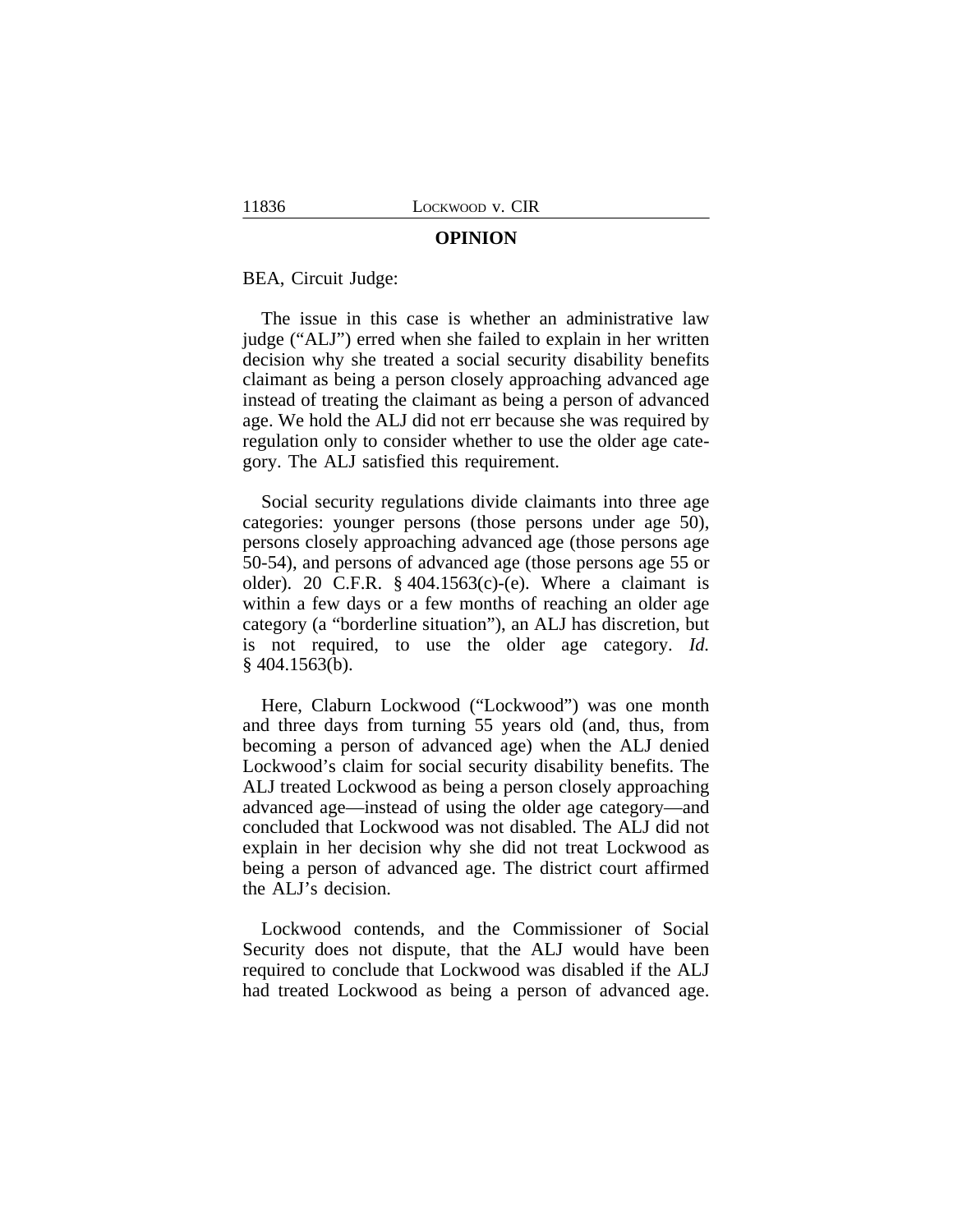| LOCKWOOD V. CIR | 11837 |
|-----------------|-------|
|-----------------|-------|

Thus, Lockwood contends the ALJ committed reversible error by failing to explain in her decision why she used Lockwood's chronological age—54 years old.

Although an ALJ is required by regulation to *consider* whether to use an older age category in a borderline situation, there is no requirement that the ALJ explain in her written decision why she did not use an older age category. *See* 20 C.F.R. § 404.1563(b). On the facts of this case, the ALJ did not err when she did not address in her written decision the fact that Lockwood was just over one month from being a person of advanced age. Therefore, we affirm.**<sup>1</sup>**

## **I. Background**

In 2003, Lockwood applied for disability insurance benefits under Title II of the Social Security Act and supplemental security income under Title XVI of the Act. After Lockwood's applications were denied, she requested a hearing before the ALJ. The ALJ held two hearings: one on June 2, 2005, at which Lockwood appeared and testified, and another on October 13, 2005, at which Lockwood did not appear.

The ALJ filed a decision on April 27, 2006, in which she concluded that Lockwood was not disabled. The ALJ applied the standard five-step test to determined whether Lockwood was disabled. *See* 20 C.F.R. § 404.1520. The ALJ found at Step 1 that Lockwood "ha[d] not engaged in substantial gainful activity at any time relevant to this decision" because Lockwood received no income from her work as a freelance artist—the only work she did after January 1999. At Step 2, the ALJ found Lockwood "ha[d] the following severe impairments: left knee injury and surgeries; degenerative disc disease of the lumbar spine with a history of fusion; a history of foot surgery; anxiety; a depressive disorder; and alcoholism."

**<sup>1</sup>** In a memorandum disposition filed concurrently with this opinion, we address other claims raised by Lockwood.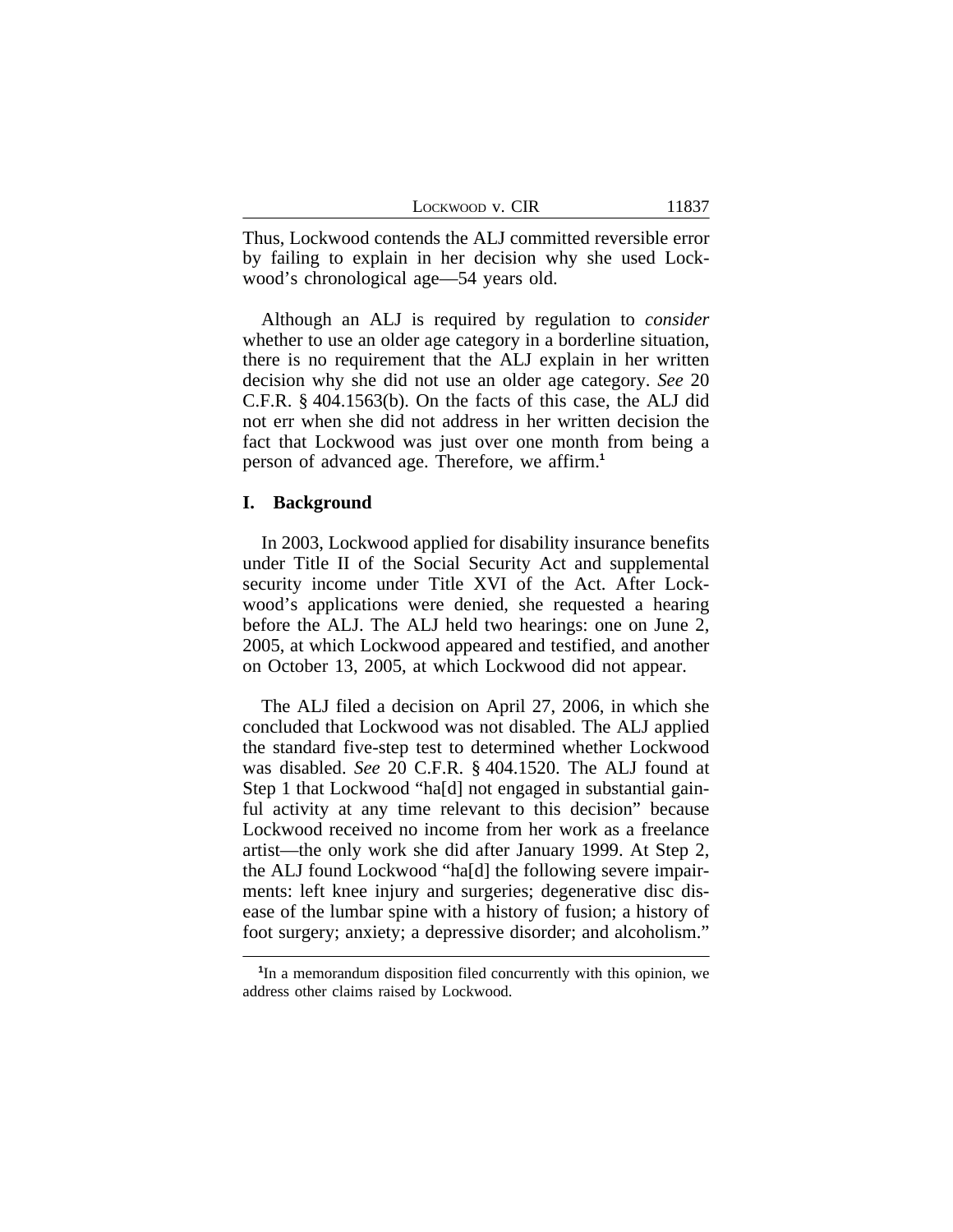| LOCKWOOD V. CIR |  |  |
|-----------------|--|--|
|-----------------|--|--|

At Step 3, the ALJ found Lockwood "d[id] not have an impairment or combination of impairments that meets or medically equals any of the listed impairments in 20 CFR Part 404, Subpart P, Appendix 1."

The ALJ found Lockwood "has the residual functional capacity to lift 20 pounds occasionally and 10 pounds frequently. She can stand and walk 6 hours out of an 8-hour day and sit 6 hours out of an 8-hour day. She can do simple and complex tasks not requiring close or frequent social contact with the public or others." Based on Lockwood's residual functional capacity, the ALJ found at Step 4 that Lockwood "is unable to perform any past relevant work." Lockwood's "past relevant work" included her work "as an operator of a bed and breakfast and a bread seller," work that requires frequent contact with the public. However, at Step 5, the ALJ found that, "[c]onsidering [Lockwood's] age, education, work experience, and residual functional capacity, there are jobs that exist in significant numbers in the national economy that [Lockwood] can perform." That finding was based on the testimony of a vocational expert who identified "production assembler" and "house cleaner" as examples of jobs Lockwood could perform. Therefore, the ALJ concluded Lockwood was not disabled. The district court affirmed.

## **II. Standard of Review**

We review *de novo* a district court's order that affirms an ALJ's denial of benefits. *Burch v. Barnhart*, 400 F.3d 676, 679 (9th Cir. 2005). We must uphold an ALJ's decision so long as it is supported by substantial evidence and is not based on legal error. *Id.* Further, even if the ALJ erred, we will uphold the decision so long as the error was harmless. *Id.*

#### **III. Discussion**

**[1]** A claimant makes a prima facie showing of disability where, as here, the claimant has established that she suffers

11838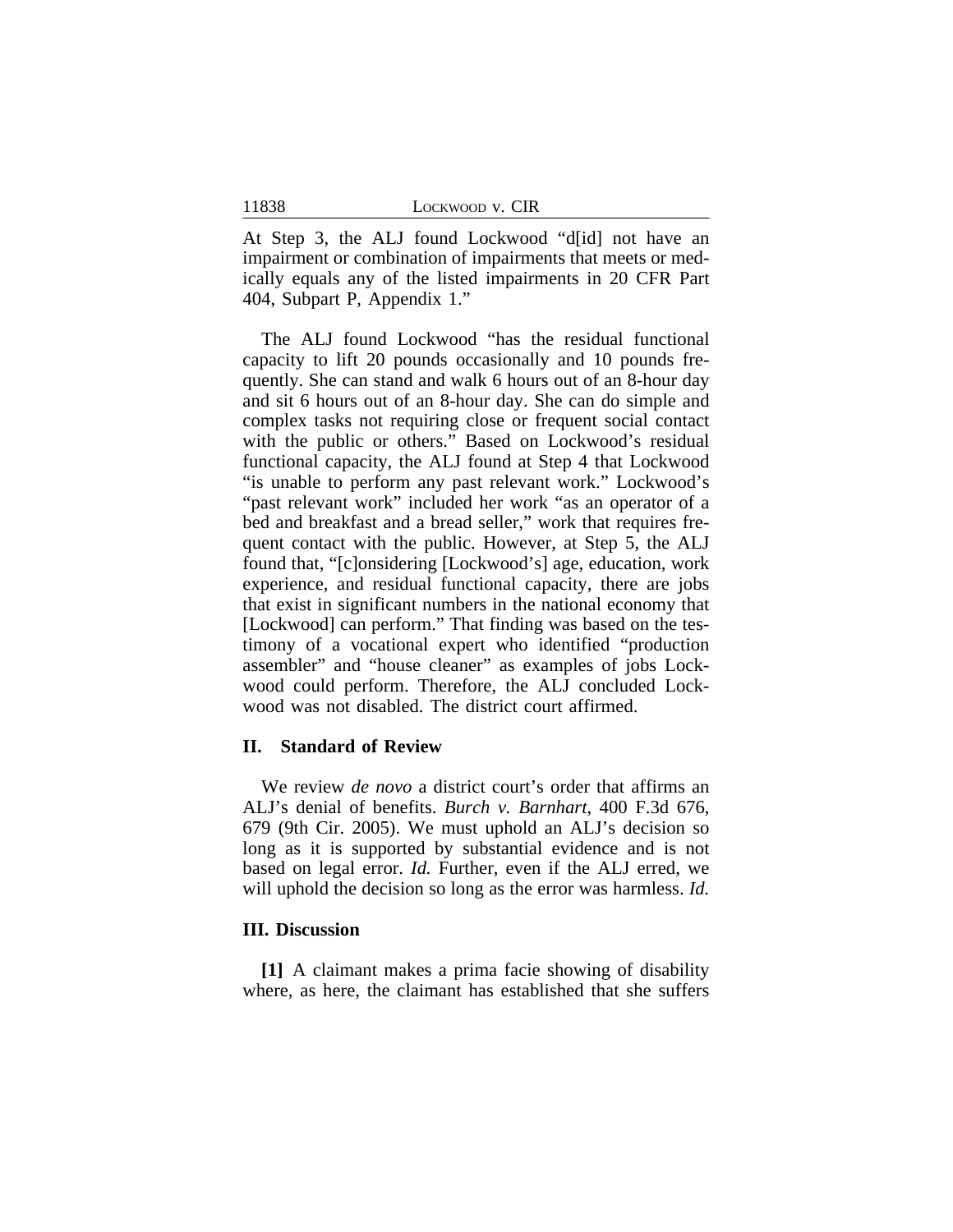| Lockwood v. CIR | 11839 |
|-----------------|-------|
|-----------------|-------|

from a severe impairment that prevents her from doing past work. *Tackett v. Apfel*, 180 F.3d 1094, 1100 (9th Cir. 1999). Once the claimant makes such a showing, the Commissioner of Social Security ("Commissioner") bears the burden of "show[ing] that the claimant can perform some other work that exists in 'significant numbers' in the national economy, taking into consideration the claimant's residual functional capacity, age, education, and work experience." *Id.* The Commissioner can meet this burden in one of two ways: "(a) by the testimony of a vocational expert, or (b) by reference to the Medical-Vocational Guidelines ["the grids"] at 20 C.F.R. pt. 404, subpt. P, app. 2." *Id.* at 1101 (emphasis omitted).

**[2]** The grids are matrices of the "four factors identified by Congress—physical ability, age, education, and work experience—and set forth rules that identify whether jobs requiring specific combinations of these factors exist in significant numbers in the national economy." *Heckler v. Campbell*, 461 U.S. 458, 461-62 (1983) (footnotes omitted). For purposes of applying the grids, there are three age categories: younger person (under age 50), person closely approaching advanced age (age 50-54), and person of advanced age (age 55 or older). 20 C.F.R. § 404.1563(c)-(e). The regulation also provides:

We will not apply the age categories mechanically in a borderline situation. If you are within a few days to a few months of reaching an older age category, and using the older age category would result in a determination or decision that you are disabled, we will *consider* whether to use the older age category after evaluating the overall impact of all the factors of your case.

*Id.* § 404.1563(b) (emphasis added). It is clear from the text of this regulation that an ALJ is not *required* to use an older age category, even if the claimant is within a few days or a few months of reaching an older age category. *Id.*; *see Bowie*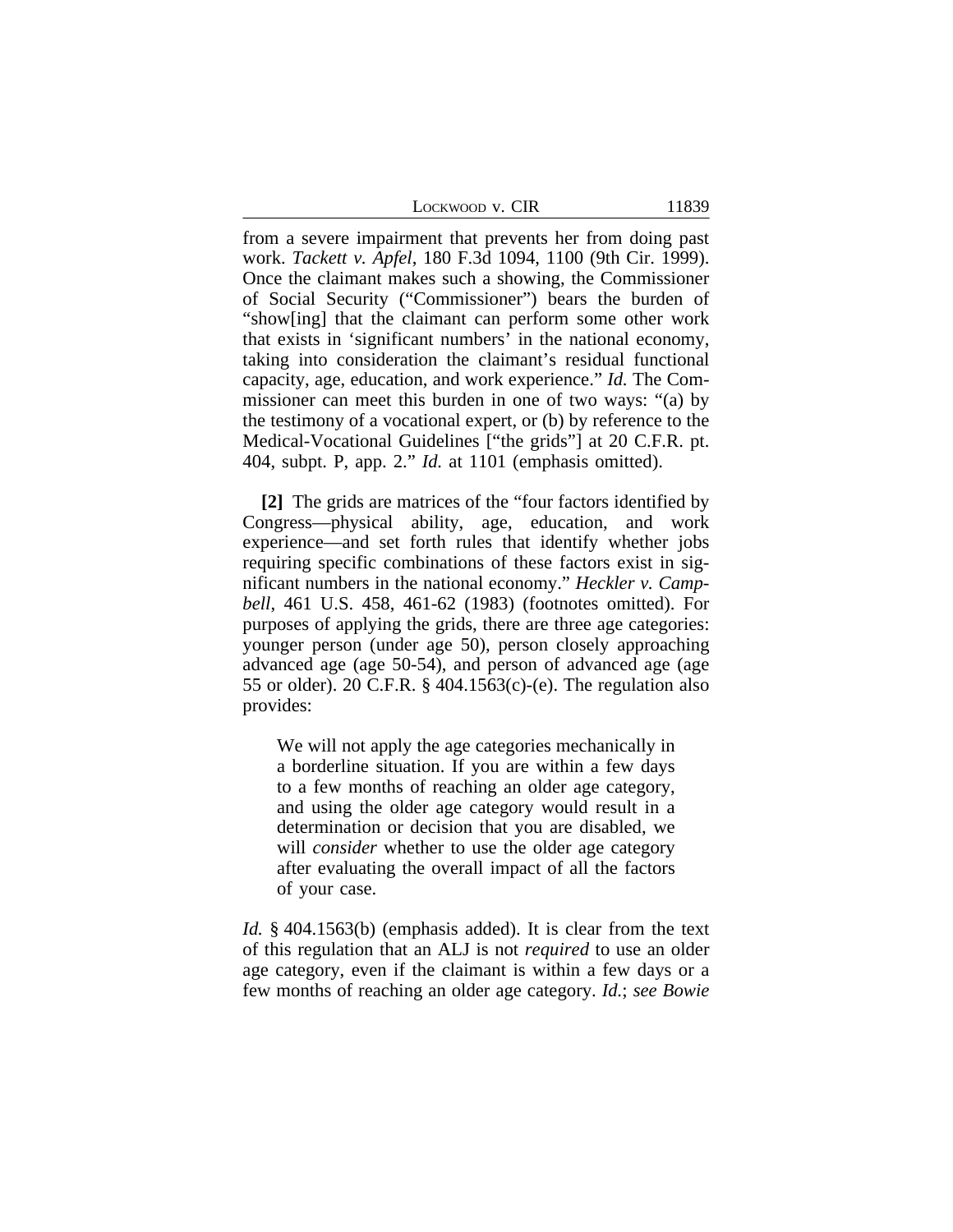*v. Comm'r*, 539 F.3d 395, 399-401 (6th Cir. 2008) (holding that section 404.1563(b) "does not impose on ALJs a *per se* procedural requirement to address borderline age categorization in every borderline case").

**[3]** Here, the ALJ satisfied the requirement that she *consider* whether to use the older age category.**<sup>2</sup>** The ALJ mentioned in her decision Lockwood's date of birth and found that Lockwood was 54 years old and, thus, a person closely approaching advanced age on the date of the ALJ's decision. Clearly the ALJ was aware that Lockwood was just shy of her 55th birthday, at which point she would become a person of advanced age. The ALJ also cited to 20 C.F.R. § 404.1563, which prohibited her from applying the age categories mechanically in a borderline situation. Thus, the ALJ's decision shows that the ALJ knew she had discretion "to use the older age category after evaluating the overall impact of all the factors of [Lockwood's] case." **3** 20 C.F.R. § 404.1563(b). Finally, we are satisfied the ALJ did not "apply the age categories mechanically" because the ALJ "evaluat[ed] the overall impact of all the factors of [Lockwood's] case" when the ALJ relied on the testimony of a vocational expert before she found Lockwood was not disabled.**<sup>4</sup>** *Id.*

**<sup>3</sup>**We presume that ALJs know the law and apply it in making their decisions. Cf. *Walton v. Arizona*, 497 U.S. 639, 653 (1990) ("Trial judges are presumed to know the law and to apply it in making their decisions."), *overruled on other grounds by Ring v. Arizona*, 536 U.S. 584, 609 (2002).

**<sup>4</sup>**The Tenth Circuit's decision in *Daniels v. Apfel*, 154 F.3d 1129 (10th Cir. 1998), did not address the issue before us here, because in that case, the government argued only that the petitioner failed to carry his burden of proving he should be classified in the higher age bracket, and did not cite or raise any arguments regarding the correct interpretation of the predecessor to § 404.1563(b). *Id.* at 1133. Here, by contrast, the government argues, and we agree, that under the plain language of § 404.1563(b) the ALJ needed to show only that she considered whether to use the older age category. To the extent that *Daniels* interprets the regulation as requiring an ALJ to do anything more, *see* 154 F.3d at 1134 n.5, we join the Sixth Circuit in respectfully disagreeing, *Bowie*, 539 F.3d at 403.

<sup>&</sup>lt;sup>2</sup>We need not and do not decide whether there must be at least some evidence in the ALJ's written decision that the ALJ considered the borderline age situation because, here, such evidence does appear in the ALJ's written decision.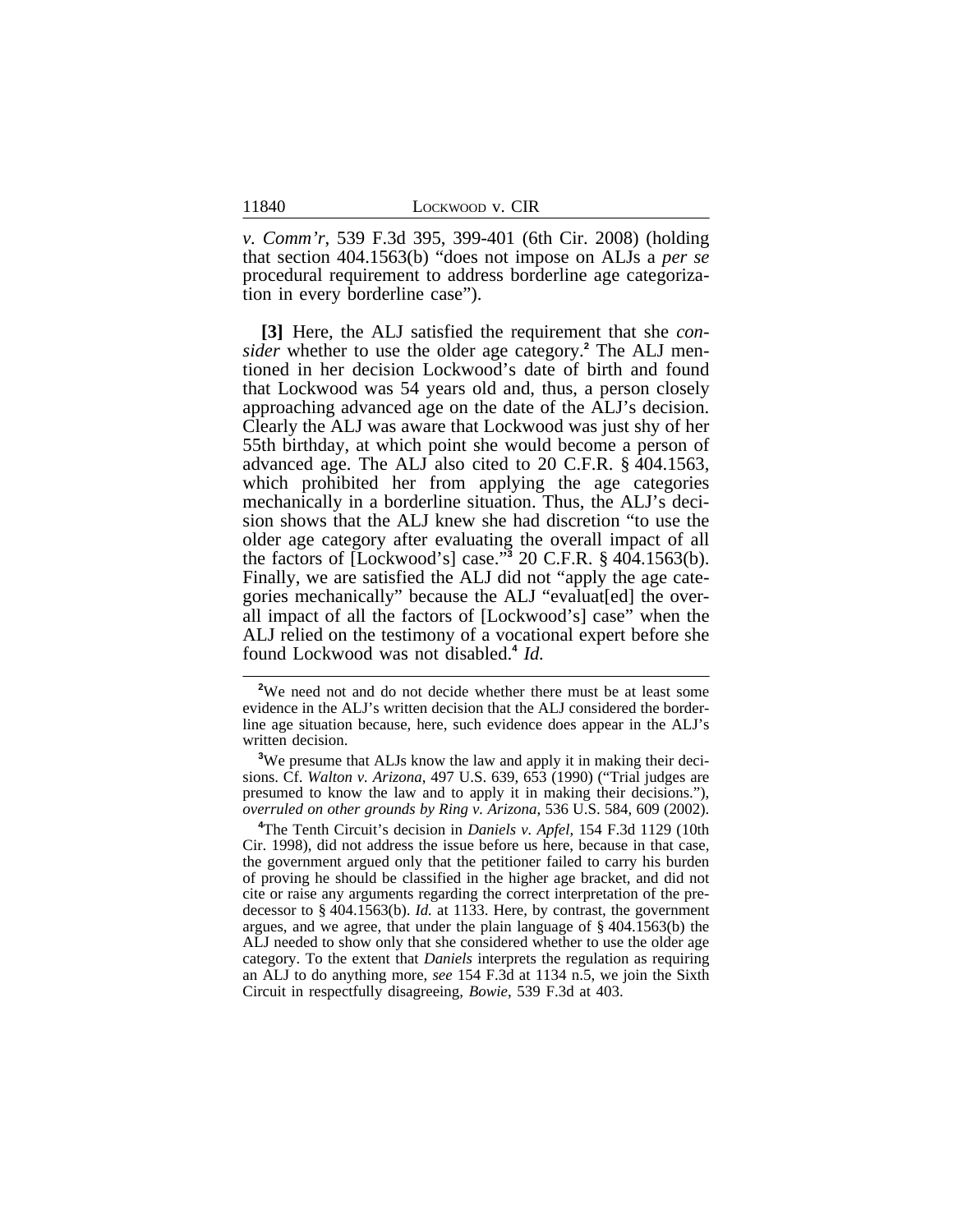LOCKWOOD V. CIR 11841

**[4]** Lockwood argues that the ALJ committed reversible error because she failed to consider the requirements laid out in the Commissioner of Social Security's Hearings, Appeals, and Litigation Manual ("HALLEX"), an internal Social Security Administration policy manual. However, HALLEX does not impose judicially enforceable duties on either the ALJ or this court. *See Clark v. Astrue*, 529 F.3d 1211, 1216 (9th Cir. 2008). Moreover, our holding that an ALJ does not commit reversible error as long as she considers whether to use the older age category is consistent with HALLEX. *See Bowie*, 539 F.3d at 399-400 (explaining that HALLEX does not require an ALJ to address borderline situations in every written decision). In relevant part, HALLEX instructs ALJs to consider "additional vocational adversities" that could justify the use of the higher age category, and states that "[a]bsent a showing of additional adversity(ies) justifying the use of the higher age category . . . . [t]he adjudicator need not explain his or her use of the claimant's chronological age." Here Lockwood does not identify any additional vocational adversities that would have given the ALJ reason to treat Lockwood as a person of advanced age.

**[5]** In addition to citing HALLEX, Lockwood relies on another internal Social Security Administration guidance document, the Program Operations Manual System ("POMS"), to support her contention that the ALJ was required to explain in her written decision why she decided to use Lockwood's chronological age rather than the next higher age category. The version of POMS to which Lockwood cites provides:

Anytime a borderline age situation exists, the adjudicator must state whether it was determined to use the next higher age category or to use the individual's chronological age and explain why. The specific factors supporting either determination must be explained.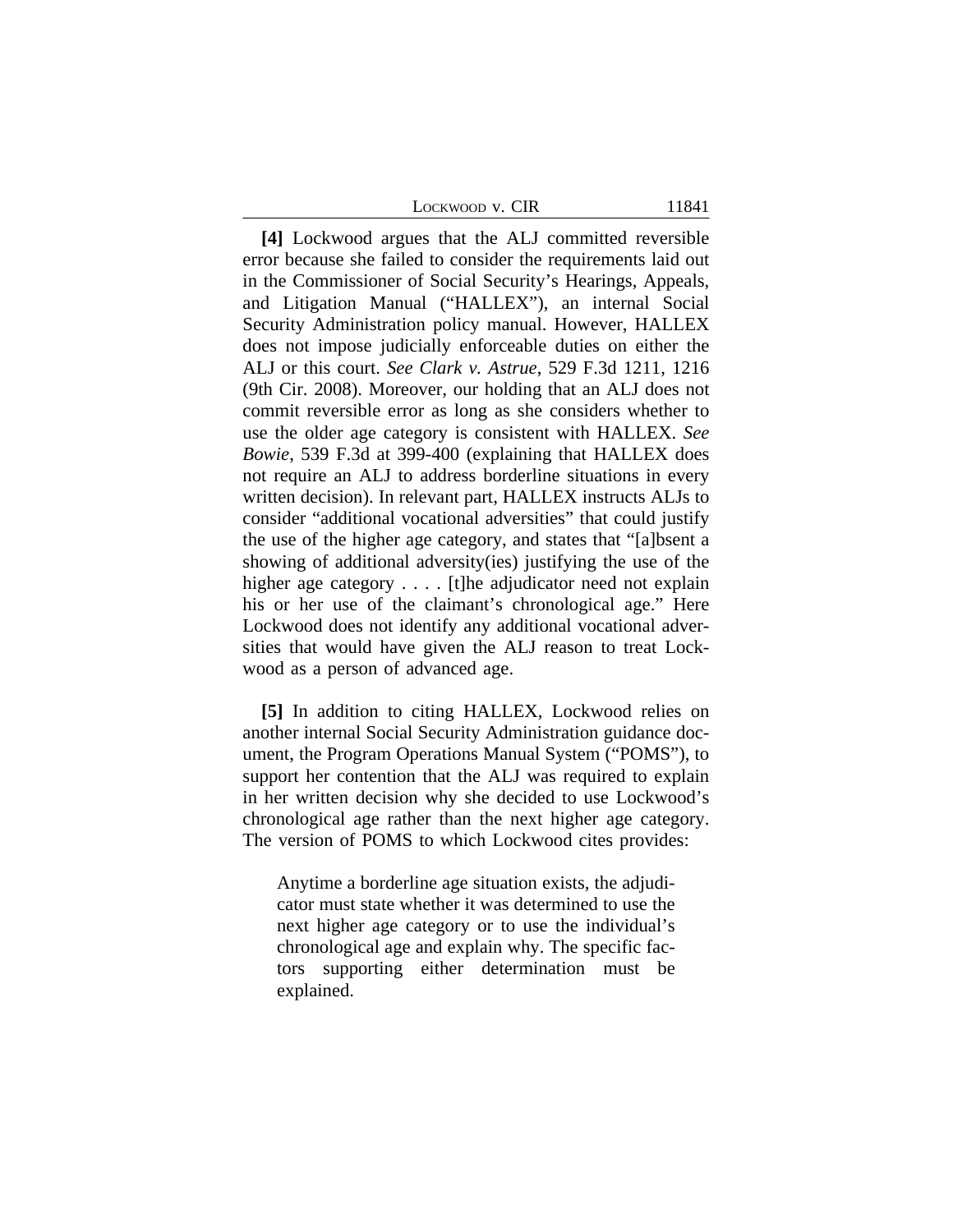11842 LOCKWOOD v. CIR

POMS DI 25015.005(B)(4) (effective only between May 25, 2006 and July 20, 2006). Like HALLEX, POMS constitutes an agency interpretation that does not impose judicially enforceable duties on either this court or the ALJ. *See Lowry v. Barnhart*, 329 F.3d 1019, 1023 (9th Cir. 2003). Such agency interpretations "are 'entitled to respect,' " but "only to the extent that those interpretations have the 'power to persuade.' " *Christensen v. Harris Cnty.*, 529 U.S. 576, 587 (2000) (quoting *Skidmore v. Swift & Co.*, 323 U.S. 134, 140 (1944)); *see Clark*, 529 F.3d at 1216. We are not persuaded by the cited section of POMS that the statute and regulations require the ALJ to provide further explanation with specific factors, for several reasons. First, the version of POMS in effect on April 27, 2006—the time of the ALJ's decision—did not require the ALJ to provide an express explanation of the borderline age issue.**<sup>5</sup>** Therefore, the version of POMS cited by Lockwood was not even applicable when the ALJ made her decision on April 27, 2006. Moreover, the later version of POMS cited by Lockwood is inconsistent with the guidance in HALLEX, discussed above.**<sup>6</sup>** The Social Security Adminis-

POMS DI 25015.005(A)(3) (effective June 20, 2002 through May 24, 2006).

**<sup>6</sup>**HALLEX instructs the ALJ to consider "additional vocational adversities"; where such adversities are absent, the ALJ need not explain her decision to use the claimant's chronological age. In contrast, the version of POMS cited by Lockwood *would* require an explanation of "specific factors" supporting the ALJ's decision to use the claimant's chronological age. Based on this inconsistency, neither the relevant HALLEX guidance nor the relevant POMS guidance has the "power to persuade." *Skidmore*, 323 U.S. at 140.

**<sup>5</sup>**The version of POMS in effect on April 27, 2006, simply parroted 20 C.F.R. § 404.1563(b):

We will not apply the age categories mechanically in a borderline situation. If an individual is within a few days to a few months of reaching an older age category, and using the older age category would result in a determination or decision that the individual is disabled, we will consider whether to use the older age category after evaluating the overall impact of all the factors of the individual's case.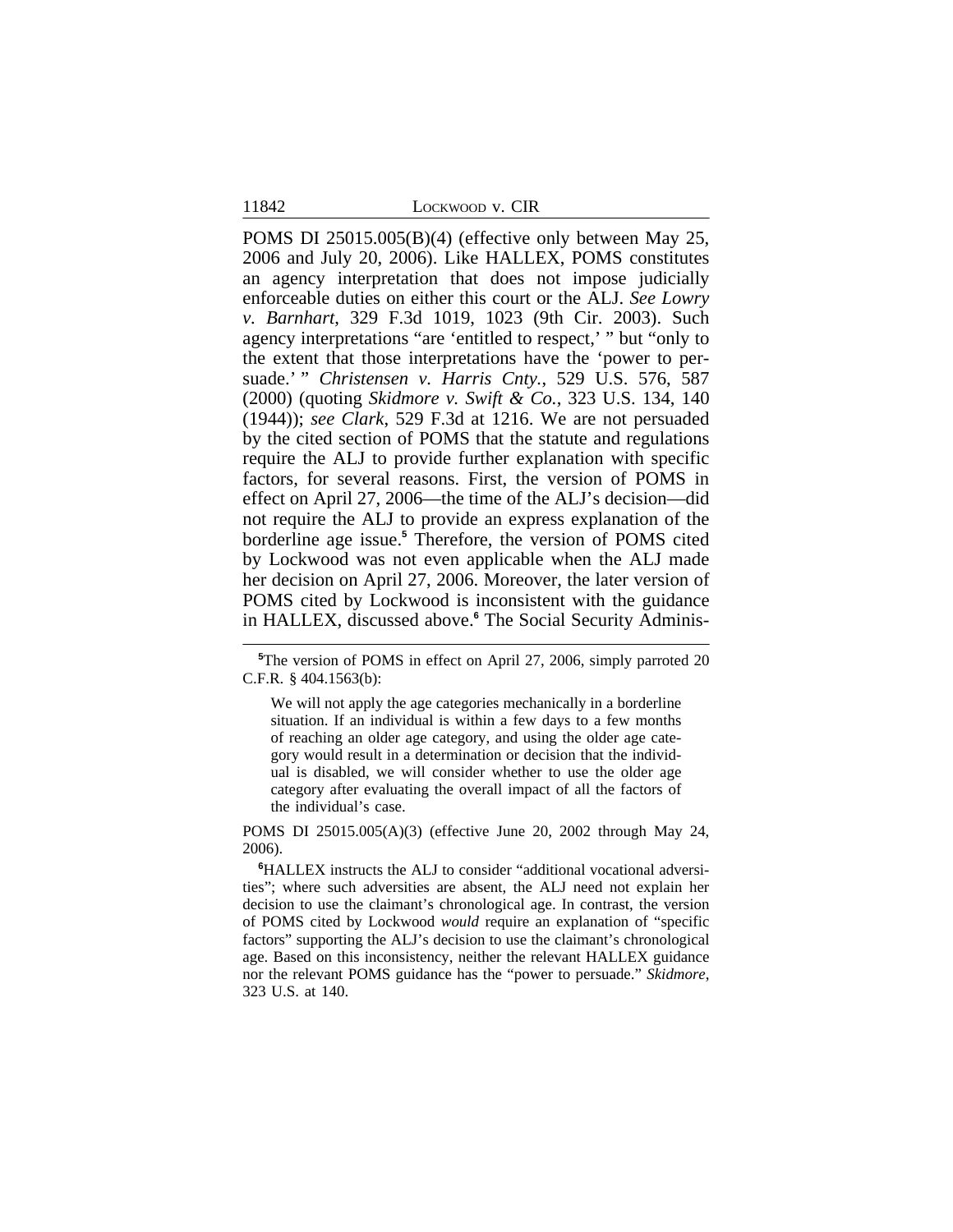LOCKWOOD V. CIR 11843

tration's lack of a consistent direction weighs against giving POMS any substantial weight. *See Skidmore*, 323 U.S. at 140. Finally, the POMS guidance is not a persuasive interpretation of the regulation. The regulation at issue here requires only that the ALJ consider whether to use the older age category; it does not impose any obligation to make express findings incorporated in the ALJ's opinion.

Our holding is also consistent with the Sixth Circuit's holding in *Bowie*. In *Bowie*, the claimant was less than two months from a higher age category. 539 F.3d at 397. The ALJ concluded in his written decision that the claimant was a younger individual and cited 20 C.F.R. § 404.1563, which prohibited him from applying the age categories mechanically. *Id.* However, the ALJ "did not explicitly address the possibility that [the claimant], less than two months shy of her 50th birthday, presented a 'borderline' situation, and he did not discuss the possibility of moving [the claimant] to the 'closely approaching advanced age' category." *Id.* The district court affirmed the ALJ's denial of benefits. *Id.* at 398.

On appeal, the Sixth Circuit affirmed and explained that the ALJ was not required by regulation "to address a claimant's borderline age situation in his opinion or explain his thought process in arriving at a particular age-category determination. Rather, the regulation merely promises claimants that the [Social Security] Administration will 'consider' veering from the chronological-age default in borderline situations." *Id.* at 399. The Sixth Circuit explained that the ALJ's ultimate disability determination was supported by substantial evidence because there was "simply no evidence in the record that [the claimant] suffered from any 'additional vocational adversities' that might justify placing her in the higher age category." *Id.* at 401.

#### **IV. Conclusion**

**[6]** The ALJ did not err when she did not explain in her decision why she used Lockwood's chronological age—54